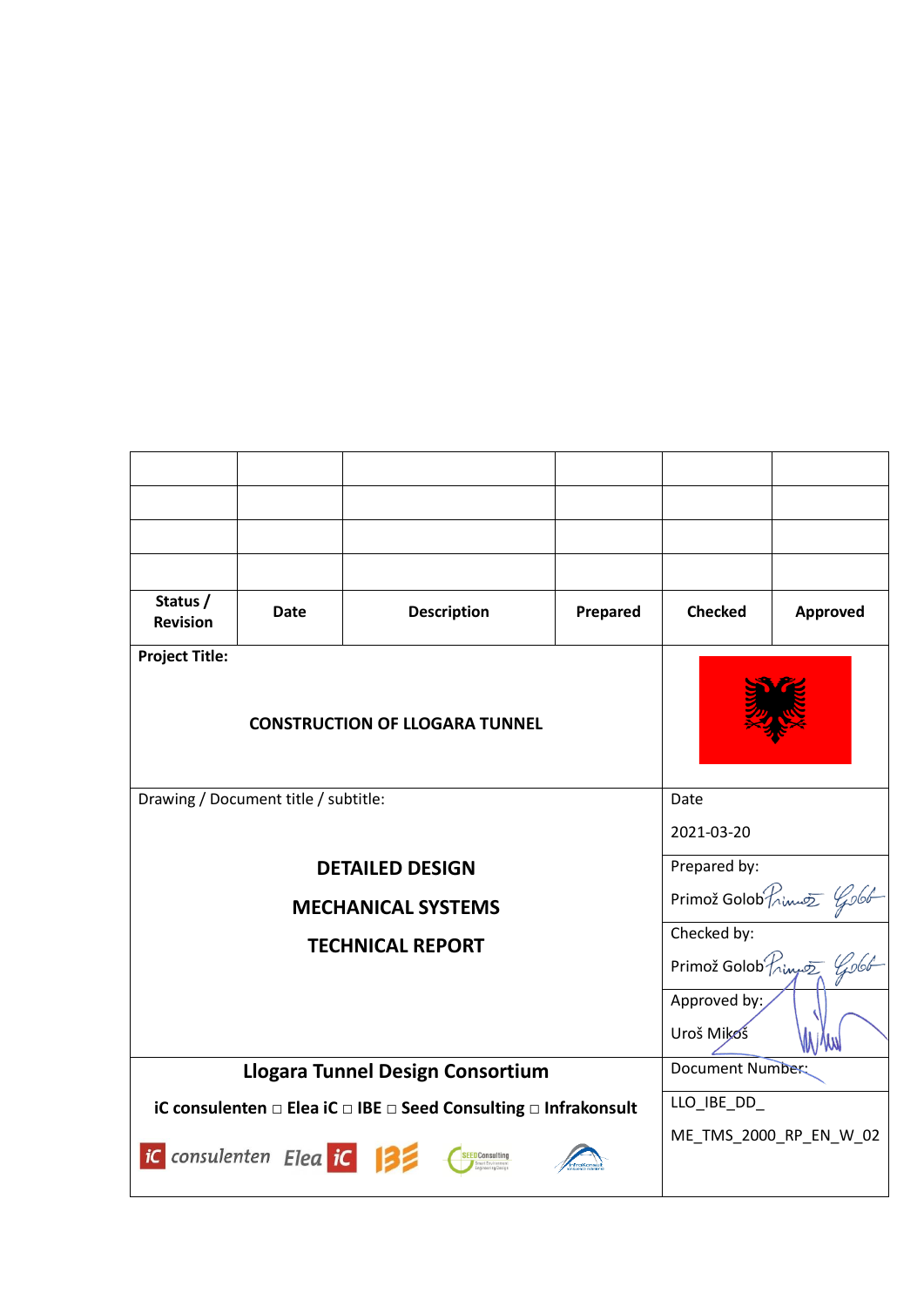# Table of Contents:

| <b>MECHANICAL SYSTEMS</b>                                                | 3  |
|--------------------------------------------------------------------------|----|
| <b>General introduction</b><br>1.1                                       | 3  |
| Ventilation, cooling and heating for technical premises<br>1.2           | 3  |
| Portal building north, ventilation, cooling and heating<br>1.2.1         | 3  |
| Portal building north, water supply and sewerage<br>1.2.2                | 5  |
| Portal building south, ventilation, cooling and heating<br>1.2.3         | 8  |
| 1.2.4<br>Tunnel technical premises ventilation, cooling and heating      | 8  |
| Specifications for mechanical systems<br>1.3                             | 9  |
| Specification of the ventilating, heating and cooling equipment<br>1.3.1 | 9  |
| Specification for the water supply and sewerage<br>1.3.2                 | 13 |





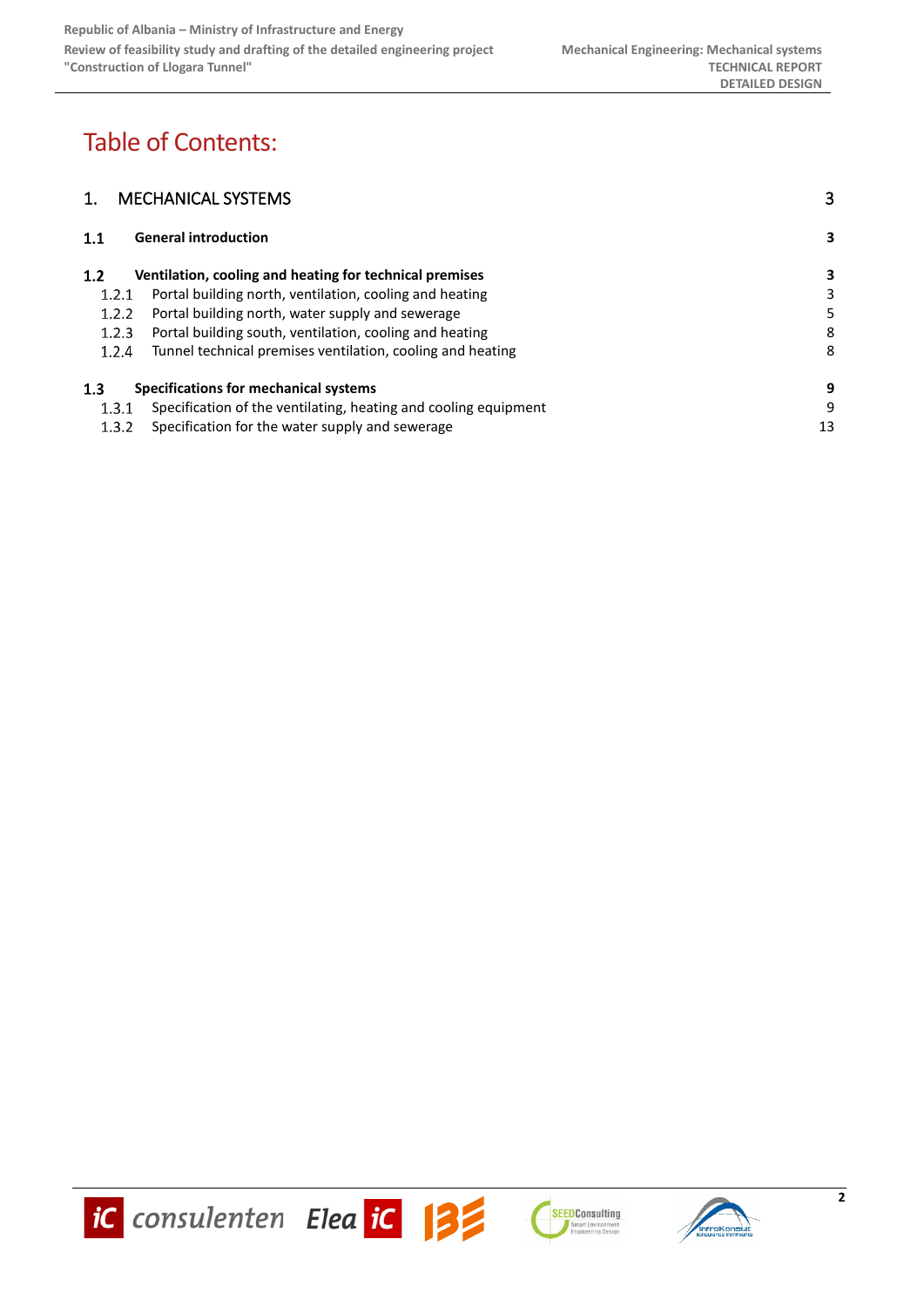# <span id="page-2-0"></span>**1. Mechanical systems**

#### <span id="page-2-1"></span>**General introduction**  $1.1$

In addition to the ventilation of the tunnel, which is treated in the previous chapter, we also have facilities and premises that require mechanical installations for their operation. There are two buildings on both sides in front of the tunnel:

- Portal building north
- Portal building south

In the building on the north portal there is a ventilation station, necessary technical rooms, tunnel command center, offices for staff who manage and supervise the operation of the tunnel, crisis management center and station for the tunnel fire brigade. In addition to the above, the building also has warehouses, wardrobe, a rest area, roomclub, bathrooms, toilets and a kitchenette. A crew with a 24-hour presence is planned in the facility. The facility provides mechanical installations for ventilation, cooling and heating, as well as sanitary water supply and vertical sewage.

In the building on the south portal there is a ventilation station, necessary technical rooms, and the presence of a crew is not foreseen. The facility provides mechanical installations for ventilation, cooling and heating.

Mechanical installations are also required for the technical premises in the tunnel, which are located in all five lay by niches of the main tunnel. The facility provides mechanical installations for ventilation, cooling and heating.

#### <span id="page-2-2"></span> $1.2$ **Ventilation, cooling and heating for technical premises**

#### <span id="page-2-3"></span> $1.2.1$ **Portal building north, ventilation, cooling and heating**

In rooms where there are permanent jobs and where employees are located as offices, club room, rest, command room, system room, crisis headquarters, the room temperature should be 26<sup>o</sup> C in summer and 20<sup>o</sup> C in winter. The temperature will be provided by air conditioner for cooling and heating, which will be additionally enabled with the electric radiators.

In rooms such as wardrobe, bathrooms, toilets, the room temperature is expected to be 24° C in winter, and in summer the temperature is not controlled. In winter, the rooms will be heated by electric radiators, however, they will be forcibly ventilated with exhaust ventilation systems.

In the bathrooms, toilets and kitchenette the exhaust fan system will be installed in the suspended ceiling, exhaust via ventilation valve in the room and outlet via protective louvre on the facade. The ventilation system will be switched on via a 5-stage transformer to set the minimum and maximum ventilation quantity and a timer, which will control the room ventilation depending on the schedule. The maximum flow will be during the planned full occupancy of the facility and the flow will be reduced at night. The supply of fresh air is provided via a ventilation grille in the door.

In the battery compartment it is important that the temperature is as constant as possible throughout the year and should be between 22-26<sup>o</sup> C. The battery room must be naturally ventilated in accordance with the standard EN 62485-2, and the temperature will be provided by air conditioner.

The supply of fresh air to the battery compartment is provided via a fire-insulated duct carried out by the construction contractor in a double floor, and the natural exhaust of air from the battery compartment is provided via a fire-insulated duct carried out by the construction contractor in a suspended ceiling, held directly under the ceiling, and in the battery compartment the exhaust grille will be installed just below the







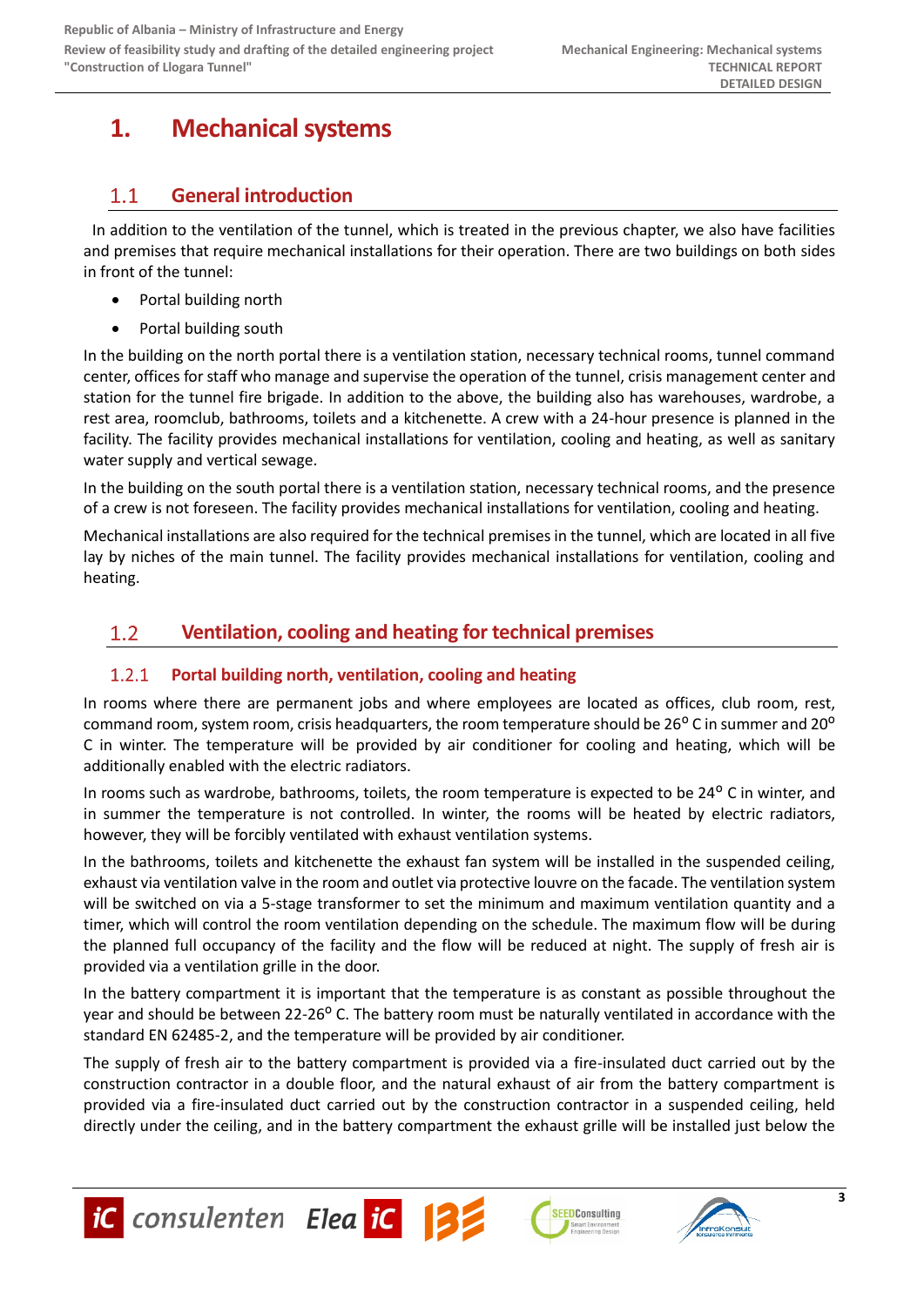ceiling. The free area of the inlet and outlet ventilation grille must be larger than the minimum calculated according to the data of the battery manufacturer in accordance with standard EN 62485-2:

#### Minimum venting conditions necessary for a YUASA VRLA battery of the SWL range consisting of 1 x 44 **SWL2500 are:**

- $V = v \times q \times s \times n \times l$ gas x Crt x 10-3 (m3/h)
- $\bullet$  v x g x s = 0.05 (cste)
- $\bullet$  n = 44 x 6 cells
- $\bullet$  Igas = 8 mA/Ah (cste)
- Crt =  $91,40 \times 1$
- $V = 0.05 \times 264 \times 8 \times 91.4 \times 0.001$  (m<sup>3</sup>/h)

 $V = 9,65$  (m<sup>3</sup>/h)

\* If the batteries are only recharged in floating mode, the venting can be reduced by 8.  $V = 1.21$  (m<sup>3</sup>/h)

### Minimum Aef=28xV=270,2 cm<sup>2</sup>

#### And heat dissipation with different ways of charging batteries:



In technical rooms, such as the system room, the room for communication equipment, the UPS room, where more sensitive electronic equipment is located, the room temperature should be between 18 and 27<sup>°</sup> C, which will be provided with the air conditioners.

The air conditioner must be suitable for business use, which means non-stop operation 24/7 and must allow a wide working range of at least -15 to '+46<sup>o</sup> C.

In technical premises such as medium-voltage, warehouses and wardrobe the room temperature should be 35<sup>°</sup> C in summer and not controlled in winter. The temperature is maintained by means of a exhaust ventilation system. The exhaust fan system will be installed under the ceiling (in the suspended ceiling), there are two exhaust ventilation grilles in the room and utlet via protective louvre on the facade. The ventilation







**4**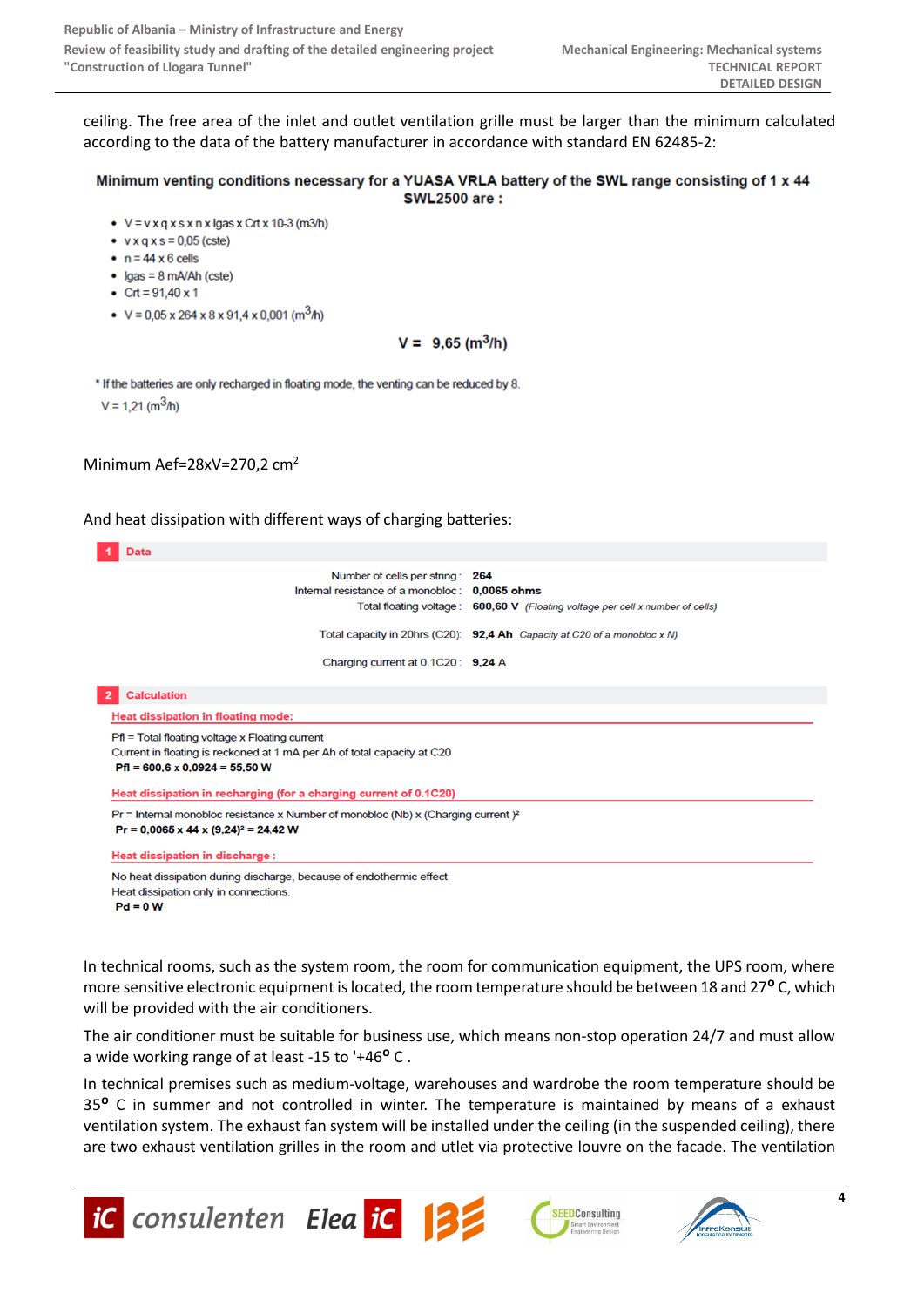system will be switched on via a 5-stage transformer to set the minimum and maximum ventilation flow and a room thermostat, which will control the room ventilation depending on the room temperature.

The supply of fresh air to the ground floor of the warehouses and wardrobe is provided via a ventilation grille in the door.

On the first floor, fresh air is planned to be supplied to the medium voltage room and warehous via a protective louvre on the façade in a double floor, in which there will be two floor ventilation panels, which are within the scope of work and delivery of the construction contractor.

The transformer rooms will be naturally ventilated so that the room temperature is guaranteed to be maximum 50<sup>o</sup> C at full load, and in winter the temperature is not controlled. The supply of fresh air is provided via the façade protective louvre under the podium and the exhaust is provided via the façade protective grille under the ceiling of the room. Additional supply protection louvres are provided in the doors. In determining the free surface of the façade protective louvre, the data of the transformer manufacturer and the electrical designer were taken into account and it is stated in the drawing and BoQ.

Further details can be seen in the drawings: schemes, floor plans and sections.

#### <span id="page-4-0"></span> $1.2.2$ **Portal building north, water supply and sewerage**

# **1.2.2.1 PLUMBING CONNECTION AND WATER METER SHAFT**

The implementation of the external water supply is not the subject of this plan and must be prepared in advance for the water meter shaft.

The water supply will take place in the ground to the water meter shaft. It is made of high density polyethylene pipe PEHD for plumbing, PN16, material PE100, in accordance with the standard ISO4427 / EN12201-2 / DVGW for drinking water, including electrofusion moldings (couplings, arches, reductions, T pieces, ...) and electrofusion welding materials.

Plumbing HDPE pipes are laid in a sand bed: thickness under the pipe 10 cm and backfill with sand 30 cm thick above the pipe. The laying depth of the PEHD water pipe is at least 110 cm. The planned depth is 120 cm. Associated construction works for laying plumbing are:

- all necessary geodetic works of the water supply system; a recording of the water pipe, welds, the terrain above the pipe and a recording of all the crossings of the utility lines (electricity, telephony, gas pipeline, sewerage, etc.),
- slaughtering, manual excavation and protection of all utility lines on the route,
- excavation of a ditch (separate humus from the rest of the excavation),
- construction of a sand bed 10 cm thick and backfilling of the installation with 0-4 mm granulation sand 30 cm thick above the pipe,
- laying PVC warning tape in blue with the inscription ATTENTION PLUMBING,

• backfill of the ditch with the originally excavated material (without stones larger than 20 cm). The water supply runs through the water meter shaft, where the water meter and other suitable water fittings PN16 are installed, in accordance with the standards for drinking water EN 805, EN 806:

- two FF pieces DN 50 / length 600 mm,
- two DN 50 valves with handwheel for opening / closing,
- T piece DN 50/50, with added valve DN 25 on the blind flange for discharge and disinfection of pipelines,
- DN 50 dirt trap with fine sieve,
- MDK piece DN 50 / s adjustable length from 155 to 205 mm,
- water meter Qn = from 0.03 to 20 m3 /h DN 40, with output for remote reading,
- non-return flap DN 50

The calculation showed that the peak water consumption will be from **0.94 l/s** to a maximum of **3.33 l/s**.



**SEEDConsulting**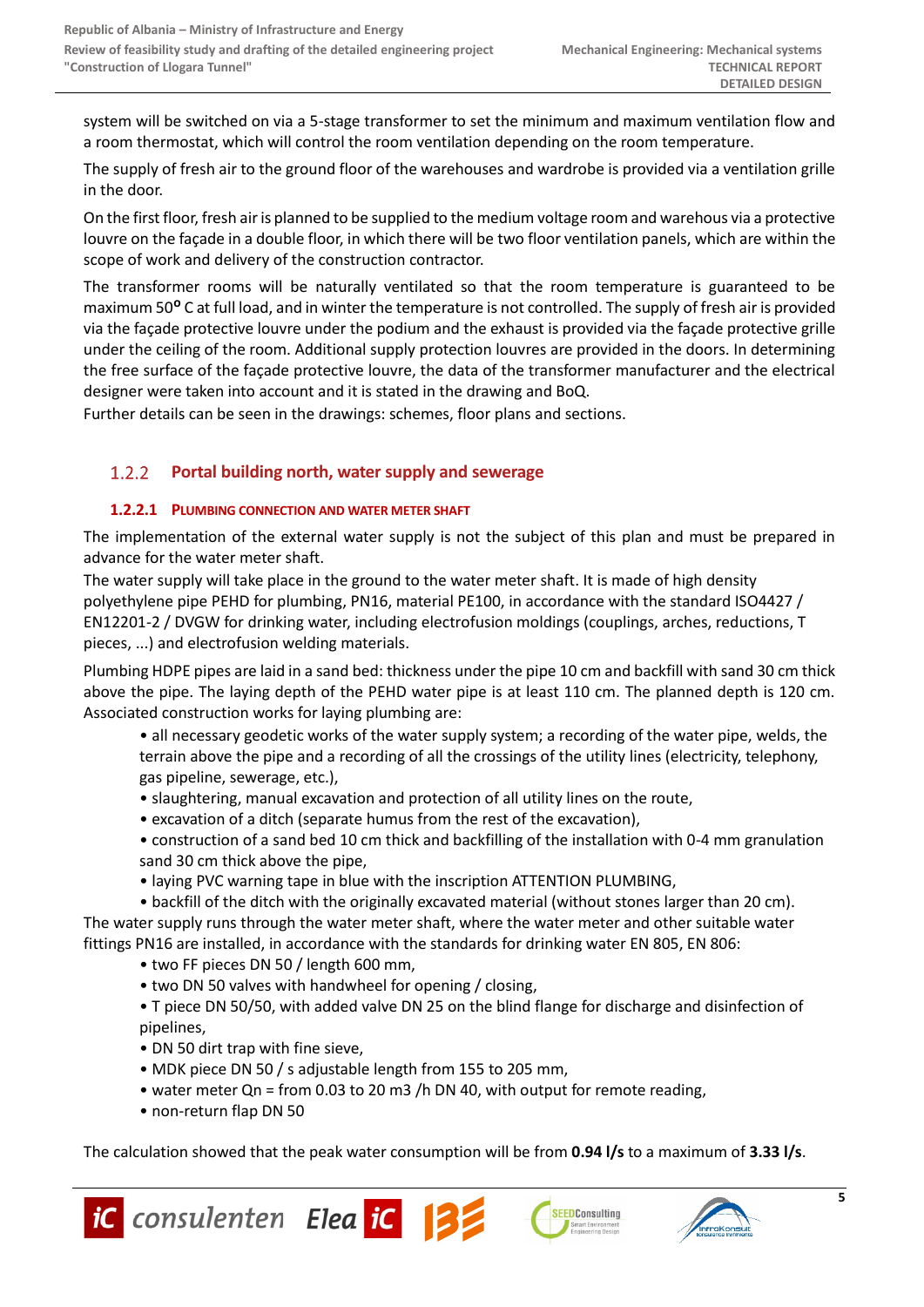Based on which, the appropriate dimension of the pipeline for the facility and the water meter was selected.

# **1.2.2.2 INDOOR PLUMBING**

Peak water consumption for water supply is estimated according to DIN 1988-3 for office buildings.

The internal distribution of the plumbing installation is designed in accordance with DIN 1988 (05.02) /EN 806. Sanitary water distribution in the building will take place in the floor, under the ceiling, in the suspended ceiling, in the walls, or in the constructions of individual modules. Branches of the plumbing installation to individual risers will be equipped with shut-off valves so that they can be eliminated if necessary. The internal plumbing installation includes wall installation systems (prefabricated prefabricated elements for the installation of sanitary equipment), sanitary elements and associated fittings, as well as hot and cold drinking water distribution networks.

Sanitary elements are designed in accordance with the construction substrates and the requirements of the client.

A local electric water heater with a volume of 120L and an electric power of 2 kW is provided for the preparation of hot sanitary water on the ground floor.

Upstairs, a local electric water heater with a volume of 80L and an electrical power of 2 kW is provided for the preparation of hot sanitary water.

Support and suspension of pipelines should be performed as follows:

- that there are no thermal bridges and thus no dew, ie pre-insulated clamps on the outside of the insulation,
- to enable dilatation of pipelines up to 0.3 mm/m of pipe.

Pipelines and fittings will be adequately thermally insulated in accordance with the regulations on efficient energy use. Thermal insulation of pipelines should be carried out with thermal vapor barrier insulation made of synthetic rubber, with a closed cell structure, which in case of fire does not drip, does not spread fire and is self-extinguishing.

# **1.2.2.3 VERTICAL SEWERAGE**

In the considered project, the vertical sewage of the building is treated, the horizontal sewage in the foundations or at an angle of the terrain is treated in the plan of building structures.

The facility will be connected to a non-flowing septic tank into which fecal sewage from the facility will be collected. Installation, selection and design of the septic tank system and horizontal sewage in the foundations and the ground to the septic tank is not the subject of the plan of mechanical installations and hardware and is the subject of the plan of building structures.

The runoff flow for gravity sewage, which includes the sewage of sanitary elements of the building according to SIST EN 12056-2: 2001 is QWW = **1.9 l/s**.

Vertical sewage is planned in accordance with the EN 12056 standard.

Vertical sewage consists of horizontal and vertical connections to sanitary equipment, in accordance with the architectural plan. Horizontal distributions will take place in the floor, walls and under the ceiling. Vertical faecal sewers will run in and along the walls.

For pressure equalization in the pipes of the vertical sewage system, vents are made:

- the main outlet for toilets is carried out on the roof of the building,
- additional deaeration in the kitchen sink with deaeration sewer valve according to EN 12380

The distribution of fecal sewage will be carried out from PP pipes. The pipes must be sealed with original seals for sewer pipes. After installation, it is necessary to test the tightness and strength of the sewer network.





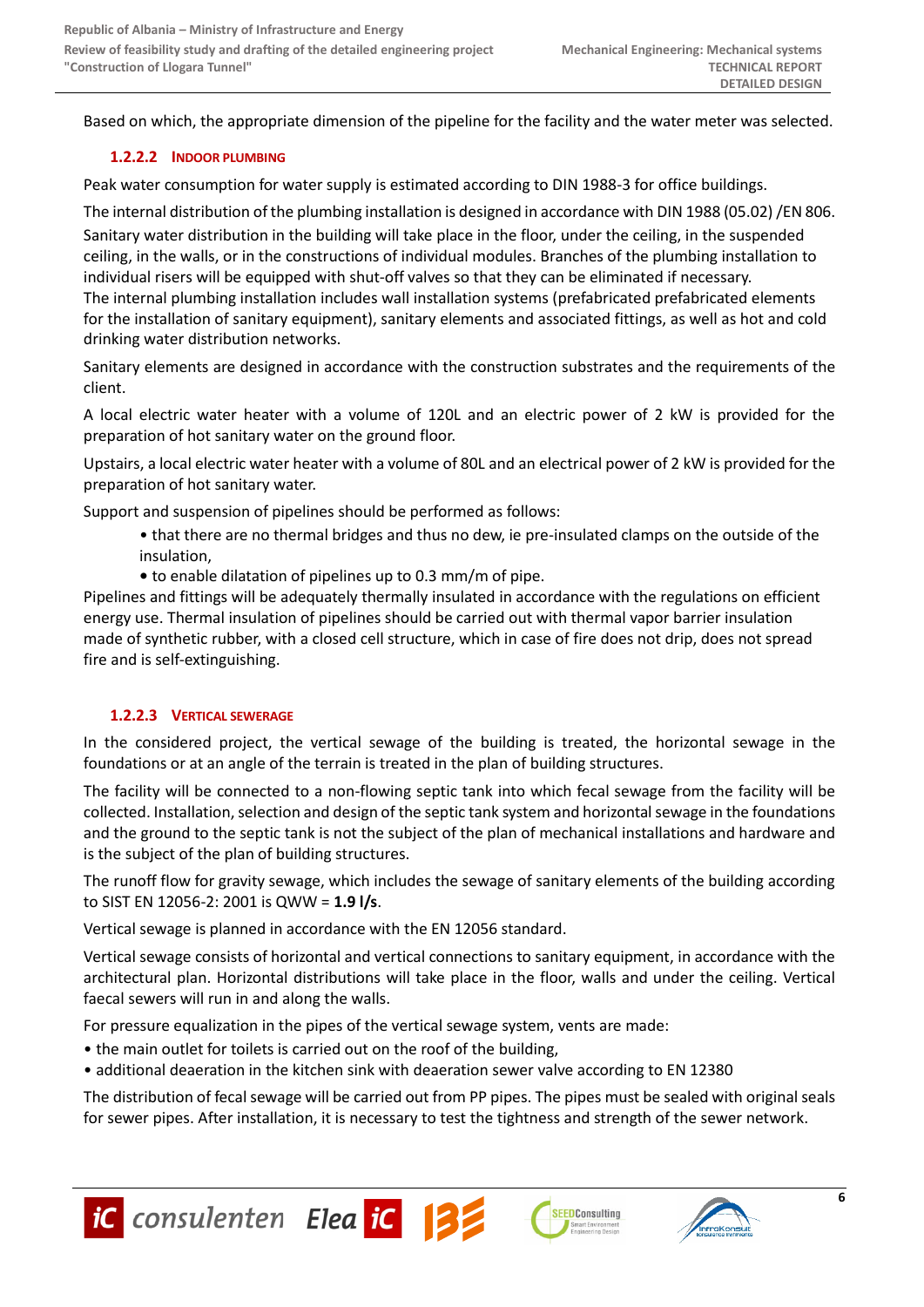### **1.2.2.4 GENERAL AND STANDARDS FOR WATER SUPPLY AND VERTICAL SEWERAGE**

#### **Antivibration and sound insulation**

All the equipment must be installed in such a way that any vibrations and noise are not transmitted through the pipework or to the building structures.

### **Test operation**

The test operation should be performed :

- inspection of installation, valves and equipment,
- review of the operation of devices and control elements,
- sanitary water sampling and analysis to achieve the prescribed parameters.

The test run lasts continuously for 72 hours.

Equipment and materials must be checked in accordance with good engineering practice (GEP Commissioning) before installation. Upon completion of the installation of the equipment, the installation qualification IQ inspections (Installation Qualification) are required. After completing the IQ examinations, it is necessary to perform OQ (Operation Qualification). IQ and OQ reviews must be properly documented and archived.

### **Pressure test**

The pressure test of the internal water distribution must be carried out in accordance with the requirements of the SIST EN 806 standard: test pressure = 1.1 x maximum design system pressure = **8.8 bar**.

The pressure test of the strength and sealing of the vertical sewer piping system with water according to EN12056 and EN1610 must be performed: test pressure = 30 kPa = **0.3 bar**.

A record of the pressure tests must be drawn up and signed by the inspection body and the contractor.

### **Disinfection of sanitary water pipelines**

At the end, after the pressure test the water supply pipes are flushed, the drinking water system is disinfected in accordance with EN 805 or in accordance with the regulations for drinking water. The maximum length of the pipe is 100 m and must not be exceeded. Normally, all outlets should be open. Cleaning takes place at a minimum speed of 0.5 m/s.

The disinfection of the water supply system is carried out by an authorized organization, which also prepares a report on the successful completion of disinfection.

#### **Standards**

The following standards are taken into account when designing and implementing a water supply or drinking water system and sewerage:

- EN 805: Water supply Requirements for system and components outside buildings
- EN 806: Specifications for installations inside buildings conveying water for human consumption
- DIN 1988: Technical Regulations for Drinking Water Installations (TRWI) --- Codes of Practice for Drinking Water Installations (TRWI)
- EN 12056: Gravity drainage systems inside buildings
- EN 1717: Protection against pollution of potable water in water installations and general requirements of devices to prevent pollution by backflow
- DVGW W 515: Drinking Water Heating and Drinking Water Piping Systems; Technical Measures to Reduce Legionella Growth; Design, Construction, Operation and Rehabilitation of Drinking Water Installations.

Further details can be seen in the drawings: schemes, floor plans and sections.



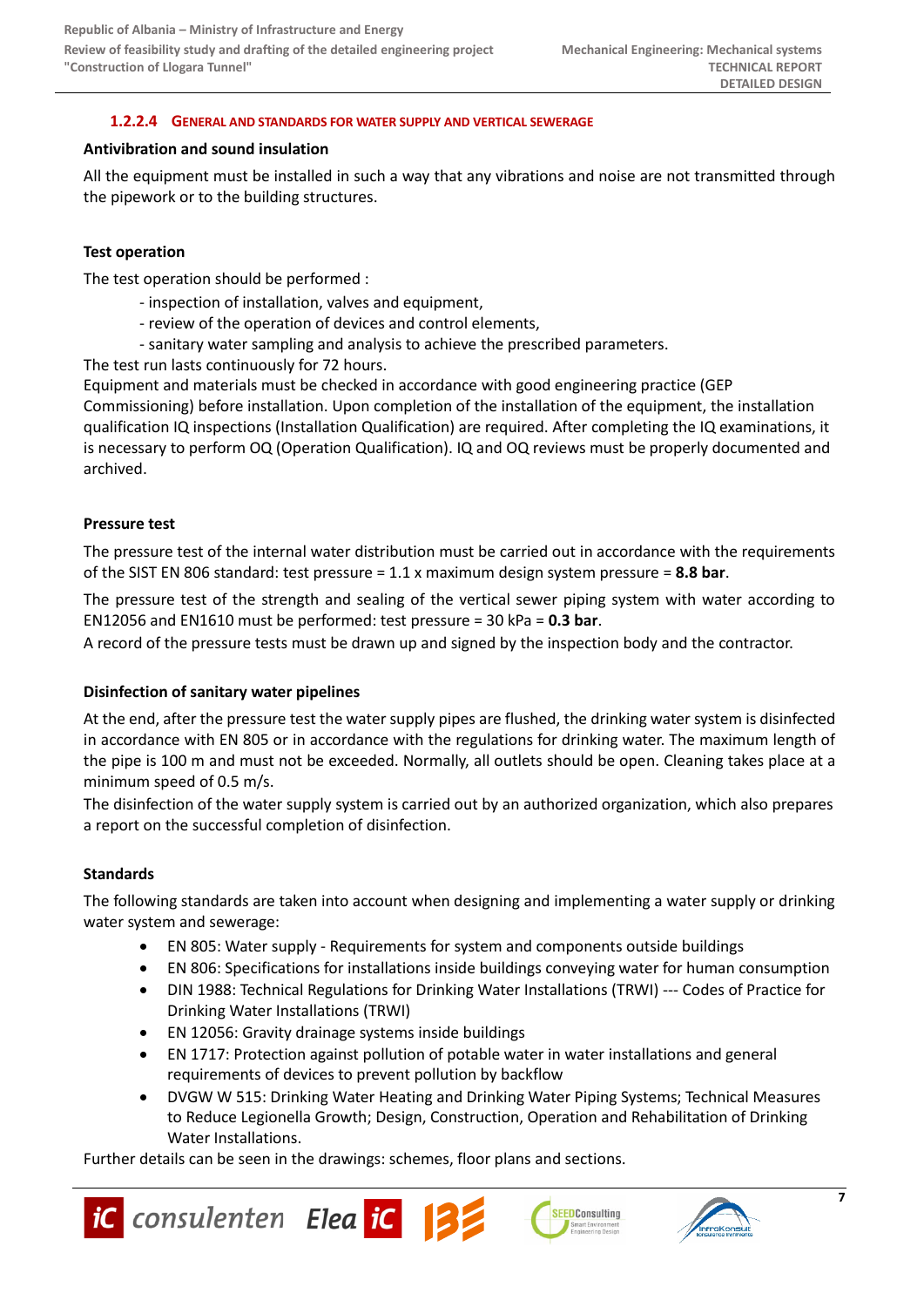#### <span id="page-7-0"></span> $1.2.3$ **Portal building south, ventilation, cooling and heating**

In technical rooms, such as the system room, the low voltage room, the TC room, the UPS room, where more sensitive electronic equipment is located, the room temperature should be between 18 and 27° C, which will be provided with the air conditioners.

The air conditioner must be suitable for business use, which means non-stop operation 24/7 and must allow a working range of at least -15 to  $+46^{\circ}$  C.

In the battery compartment it is important that the temperature is as constant as possible throughout the year and should be between 22-26<sup>o</sup> C. The battery room must be naturally ventilated in accordance with the standard EN 16798-3;2018, and the temperature will be provided by air conditioner.

The supply of fresh air to the battery compartment is provided via vertical duct in the wall carried out by the construction contractor, and the natural exhaust of air from the battery compartment is provided also via a vertical duct in the wall carried out by the construction contractor, and the exhaust grille will be installed just below the ceiling. Air intake and exhaust will be on the façade via a protective façade louvre.

The free area of the inlet and outlet ventilation grille must be larger than the minimum calculated according to the data of the battery manufacturer in accordance with standard EN 16798-3; 2018:

Minimum Aef=28xV=270,2 cm<sup>2</sup> ; See calculation in chapter: PORTAL BUILDING NORTH, VENTILATION, COOLING AND HEATING

The Corridor will be naturally ventilated via vertical duct in the wall carried out by the construction contractor, and the natural exhaust of air is provided also via a vertical duct in the wall carried out by the construction contractor, and the exhaust grille will be installed below the ceiling. Air intake and exhaust will be on the façade via a protective façade louvre.

In the medium-voltage room the temperature should be 35 C in summer and not controlled in winter. The temperature is maintained by means of a supply ventilation system. The installation of a supply ventilation system is planned at the floor of the room. The air intake will be in the corridor via a round protective louvre and via a round fire damper with a fire resistance of 90 min. A circular duct fan is provided in the room, and a blow into the room via a round protective louvre. The ventilation system will be switched on via a 5-stage transformer to set the minimum and maximum ventilation flow and a room thermostat, which will control the room ventilation depending on the room temperature. Exhaust air is provided under the ceiling, over the wall into the Corridor. In the wall will be a round fire damper with a fire resistance of 90 min and a round protective louvre on both sides of the fire damper.

Other technical rooms will be ventilated as needed, indirectly through the hallway.

The transformer rooms will be naturally ventilated so that the room temperature is guaranteed to be maximum 50<sup>°</sup> C at full load, and in winter the temperature is not controlled. The supply of fresh air is provided via the façade protective louvre under the podium and the exhaust is provided via the façade protective louvre under the ceiling of the room. Additional supply air protection louvres are provided in the doors. In determining the free surface of the façade protective louvre, the data of the transformer manufacturer and the electrical designer were taken into account and it is stated in the drawing and BoQ.

<span id="page-7-1"></span>Further details can be seen in the drawings: schemes, floor plans and sections.

#### $1.2.4$ **Tunnel technical premises ventilation, cooling and heating**

The transformer room will be forcibly ventilated with a supply fan system, which must be equipped with filter unit ISO Coarse 90% on the inlet, so that the room temperature is guaranteed to be 50 C at full load.

The optimum operating temperature in the room should be in the range up to 40 °C and the maximum room temperature 55 °C. The installation of a supply ventilation system is planned at the floor of the room. The air intake will be in the tunnel via a round protective louvre and via a round fire damper with a fire resistance of 90 min, with filter unit. A circular duct fan is provided in the transformer room, and a blow into the room via







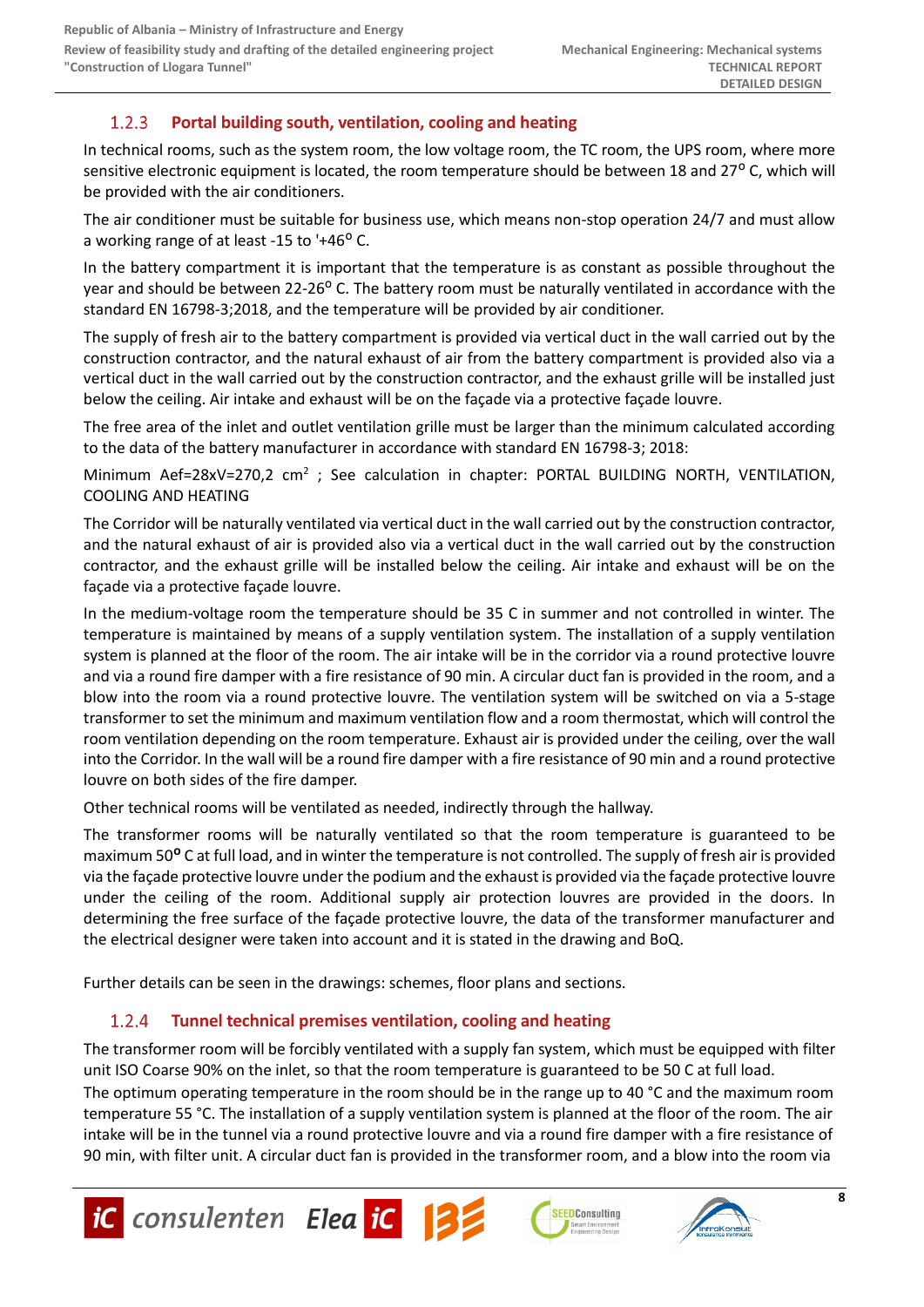a round protective louvre. The ventilation system will be switched on via a 5-stage transformer to set the minimum and maximum ventilation flow and a room thermostat, which will control the room ventilation depending on the room temperature. Exhaust air is provided under the ceiling, over the wall into the tunnel. In the wall will be a rectangular fire damper with a fire resistance of 90 min and a rectangular protective louvre on insides of the fire damper, and outside -in the tunnel, will be non-return damper, which prevents the flow of air (and dust) from the tunnel.

In the E technical room with UPS, system and communication equipment, where more sensitive electronic equipment is located, the room temperature should be between 18 and 27 C, which will be provided with the air conditioners. Due to redundancy, two air conditioners are planned.

The air conditioner must be suitable for business use, which means non-stop operation 24/7 and must allow a working range of at least -15 to '+46<sup>o</sup> C.

<span id="page-8-0"></span>Further details can be seen in the drawings: schemes, floor plans and sections.

#### $1.3$ **Specifications for mechanical systems**

#### <span id="page-8-1"></span> $1.3.1$ **Specification of the ventilating, heating and cooling equipment**

# **Air conditioners**

The air conditioner - inverter split system must be suitable for business use, energy class minimum A/A; it also must enable reliable operation 24h/7days. Indoor wall units are selected, which must be mounted on the wall, under the ceiling, and external compressor condensing units are intended for mounting on supports that will be attached to the facade. The air conditioner is controlled by an infrared remote control, which is mounted on a plastic carrier near the front door. Switching between cooling and heating is automatic. The connection between the outdoor unit and the indoor unit is provided via pre-insulated copper pipes with Armacell - Tubolit insulation, according to EN12735 standard, connection length of up to 15 m, and should be placed in a plastic protective-decorative channel. Vacuuming the system and pressure test should be carried out before commissioning. Cooling must be possible at least at an outside temperature of -15 °C to + 46 °C and heating must be possible at least at an outside temperature of -15 °C to  $+ 15 °C.$ 

The drainage of the condensate from the indoor and outdoor units will be gravitational, with a minimum drop of at least 1 cm/m to the vertical in the corner of the room, which goes down into the double floor and leads into the drainage pipe covered by the construction project.

### Piping and thermal insulation

SPLIT air conditioning interconnecting pipelines have been processed. Pipelines are planned to be made from pre-insulated copper pipes, which are intended for transfer of technical gases in cooling and airconditioning technology for R32 refrigerant and are available in coils/rolls. Copper pipes should be manufactured in accordance with EN 12735 standard, factory cleaned, degreased and sealed on both sides. The insulation provided should be a closed-cell polyethylene material with additional outer film resistant to UV radiation and external damage. Insulation thickness should be 9 mm. The insulation provided should be made of synthetic rubber with a closed cellular structure, low-flammable and self-extinguishing, nondripping and does not spread fire - type B2 according to DIN 4102/1, with thermal conductivity  $\lambda$  < 0,035W/mK at 0 °C and with a diffusion resistance coefficient of  $\mu$  > 5000 acc. to EN 13469.

The pipe connection should be made without joints between the connections to the indoor unit and the outdoor unit; if it is necessary to connect pre-insulated copper pipes, it should be done with the patented SAE-Flare fitting system.

Condensate drain of SPLIT air conditioners

Condensate drainage from indoor and outdoor units of split systems is provided in the length of 1 m from





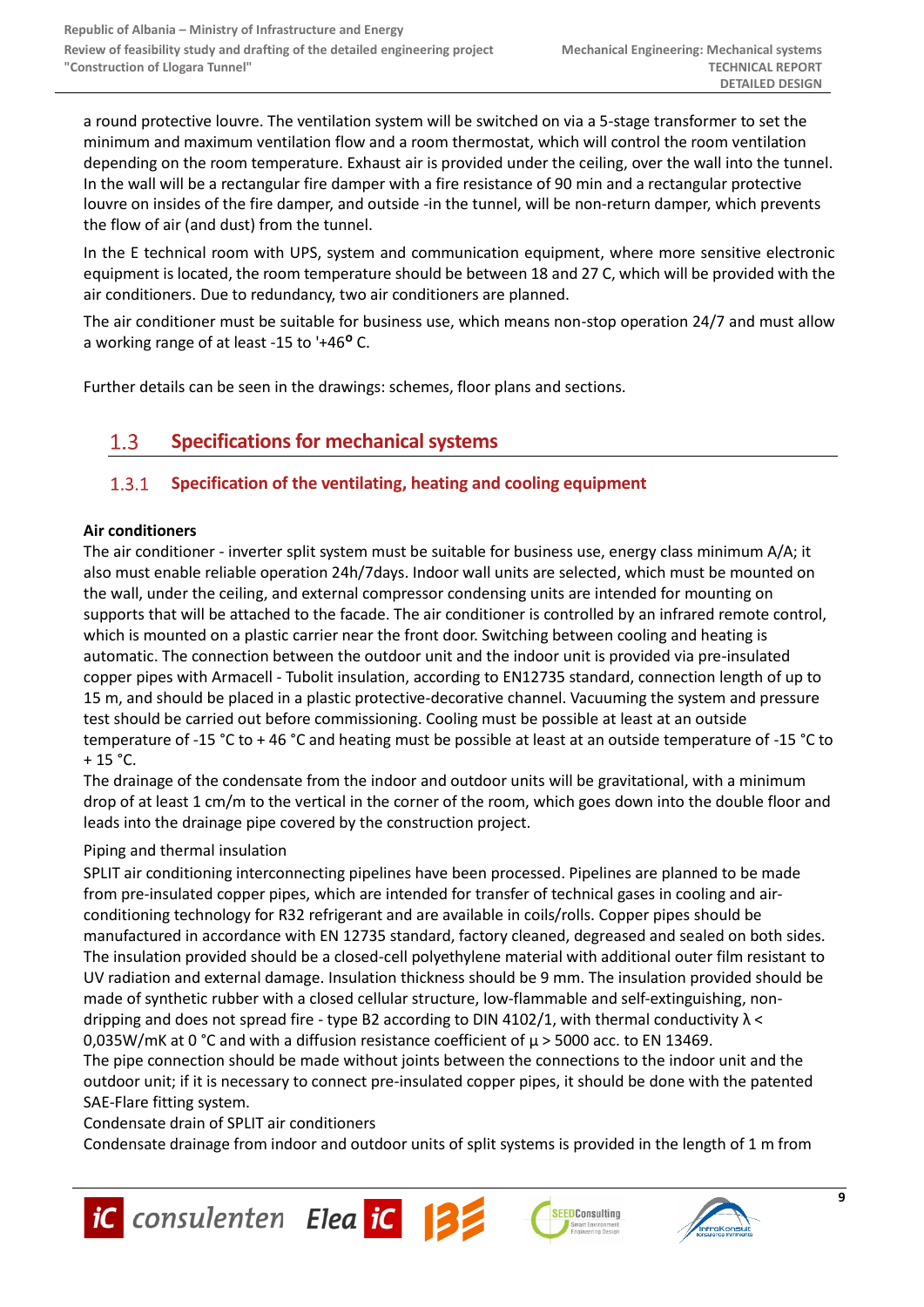PVC pipes  $\phi$  16 mm, and then from pipes suitable for domestic sewerage PP  $\phi$  32 mm. The combined condensate drain in the double floor is provided from a pipe suitable for house sewerage PP φ 50 mm. Condensate drainage must be carried out with a drop of 1 cm/m.

Pipeline pressure tests and system vacuuming

The pressure test must be carried out for the SPLIT air conditioning devices.

The pressure test is performed with nitrogen at a pressure of 4.20 MPa and lasts a minimum of 12 hours. The system must be vacuumed for 3 hours before starting. The pressure test shall be completed by a record signed by the inspection body and the contractor.

Technical data are given in BoQ items.

# **Electric radiators**

Convector radiators are provided, which operate on the principle of gentle convection of heated air. The electric radiator must enable a low-temperature mode of operation so that the convection of heated air is gentle, directed towards the floor, as in this way we retain heat at the floor as much as possible. They must be equipped with an extremely precise electronic thermostat, calibrated to room temperature, so that the room temperature can be set in the range from  $+ 5 \degree C$  to  $+ 30 \degree C$ . The thermostat must also have a built-in anti-freeze function, which maintains the room temperature above + 5 ° C and protects the plumbing system from frost. The level of protection must be IP24, which allows installation in bathrooms and other damp rooms, provided that they are installed at a distance of at least 60 cm from elements such as showers, bathtubs and the like. Radiators must also have a built-in safety thermostat, which switches off the radiator in case the radiator is covered.The installation of the electric radiators is carried out via the enclosed wall bracket. It is necessary to take into account the height of the installation, which should be between 5 and a maximum of 10 cm from the floor. In this way, the radiators will heat the room along its entire height and save maximum energy.

Technical data are given in BoQ items.

### **Circular duct fan**

The Circular duct fan is reliable in operation and maintenance free and it's box consists of electroplated steel plate. The K Sileo series is designed for installation in ducts. The casing is manufactured from galvanised sheet steel and airtight folded, air leakage class C acc. to EN 12237:2003. All K-fans have a minimum 25 mm long spigot connections according to EN 1506:1997 allows an easy assembling.The fans have backwardcurved blades and external rotor motors. To simplify the installation the K Sileo fan has a fixing bracket together with screws for mounting the bracket included as standard. The FK mounting clamp facilitates easy installation and removal, and prevents the transfer of vibration to the duct. The fans can be speed-controlled via a 5-step transformer. To protect the motor from overheating the fan has integral thermal contacts with manual reset. For indoor installation as well as in wet areas due to the air tight casing.

Technical data are given in BoQ items.

# **Protective louvres**

Protective lovres are installed on the facades in the openings for air intake and exhaust as protection against external influences: rain, birds, larger insects. They are made of drawn aluminum profiles and galvanically protected in the natural color of aluminum. They consist of a supporting frame, specially designed transverse slats and galvanized wire mesh.

Technical data are given in BoQ items.

### **Ventilation grilles and valves**

Ventilation grilles, rectangular, made of aluminum, for supply and extract air with air volume damper. Preferably for wall and sill installation but also suitable for rectangular ducts.







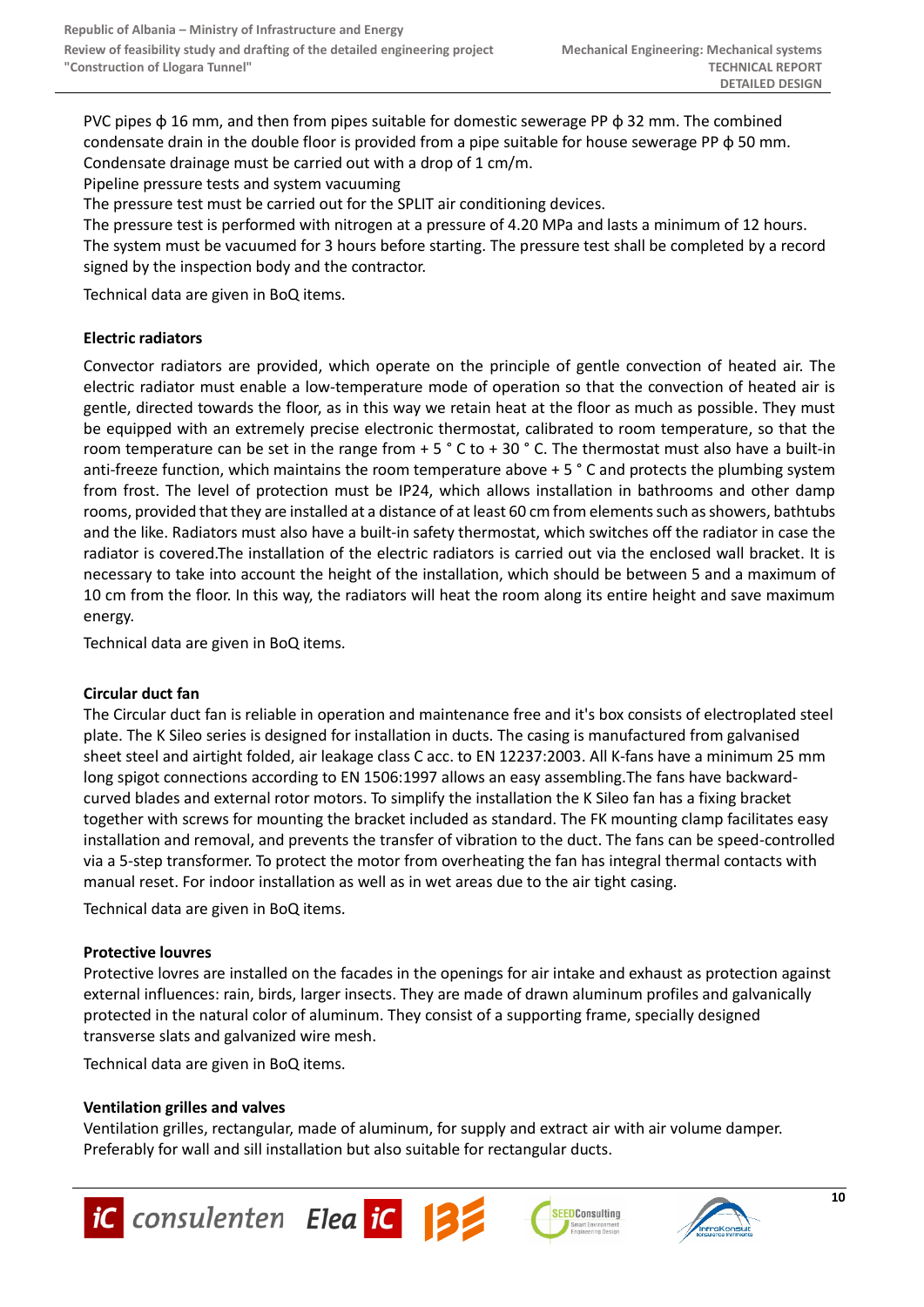Ventilation grille for door installation, made of aluminium, rectangular, suitable for air transfer applications. Construction with fixed horizontal blades and counter frame, made of aluminium profiles anodized in natural aluminum colour.

Ventilating valves are designed to extract air from sanitary rooms and other premises. Construction with fixed diffuser ring, adjustable disc for valve opening and closing and subframe, made of steel sheet metal and Powder coated RAL 9010 (white).

Technical data are given in BoQ items.

# **Non returne damper in the tunnel**

Non-return dampers open and close automatically. When the system is in operation, the blades open when air flows. The blade opening angle depends on the volume flow rate. When the system is shut down, the blades close due to their weight. They safely prevent air from flowing against the intended airflow direction. Robust, maintenance-free construction with maximum differential pressure 5000 Pa. Closed blade air leakage with back pressure, in closing direction, to EN 1751, class 4. Construction, blades made of aluminium, casing made of galvanised steel, duct connection without flange holes.

Technical data are given in BoQ items.

# **Filter cassette**

Filter cassette is fitted with a standard type F3 panel filter. The cassette housing is manufactured from galvanised sheet steel with rubber-sealed circular connections, toggle locks and disposable filters. The filter cassette is suitable for use as a supply-air filter in heavy industry and industrial workshops. The recommended final pressure drop is 170 Pa for the coarsefilter.

Technical data are given in BoQ items.

# **Ventilation ducts and pipes**

Rectangular ventilation ducts are planned, which will be made of galvanized sheet metal according to EN 1505 and thickness according to DIN 24190, Form F - twisted (gefalzte), pressure level - Stufe 1 and 4, including design pieces, control elements and inspection openings, which must comply with EN1507.

Round ventilation ducts will be made of galvanized sheet metal according to EN 1506 and thickness according to DIN 24145, including design pieces, control elements and inspection openings, which must comply with EN1507.

Measurement of total (cumulative) air flow through the system

After completion of the leakage test of the ducts to regulate and adjust the designed volume flows, the measurement of air flows in the main branches of the ducts must be carried out with the above equipment. The ducts are adequate when the measured air flow rates are the same as those designed.

Measurement of inlet/outlet air on grilles

After completing the duct test, measuring total air flow, and adjusting design flow rates, air flow measurements in inlet/outlet anemostats and grilles must be carried out with the above equipment. The ducts are adequate when measured air flow rates are the same as those designed.

Ducts are deemed appropriate when the conditions of the above three points are met.

These tests must be collected in a record signed by the inspection body and the contractor.

Technical data are given in BoQ items.

### **Fire dampers**

The fire dampers are provided at the air inlets and air outlets with a 90-minute fire resistance EI90-S in accordance with EN15650: 2010; tightness in accordance with EN 1751 at least class B. Control of the







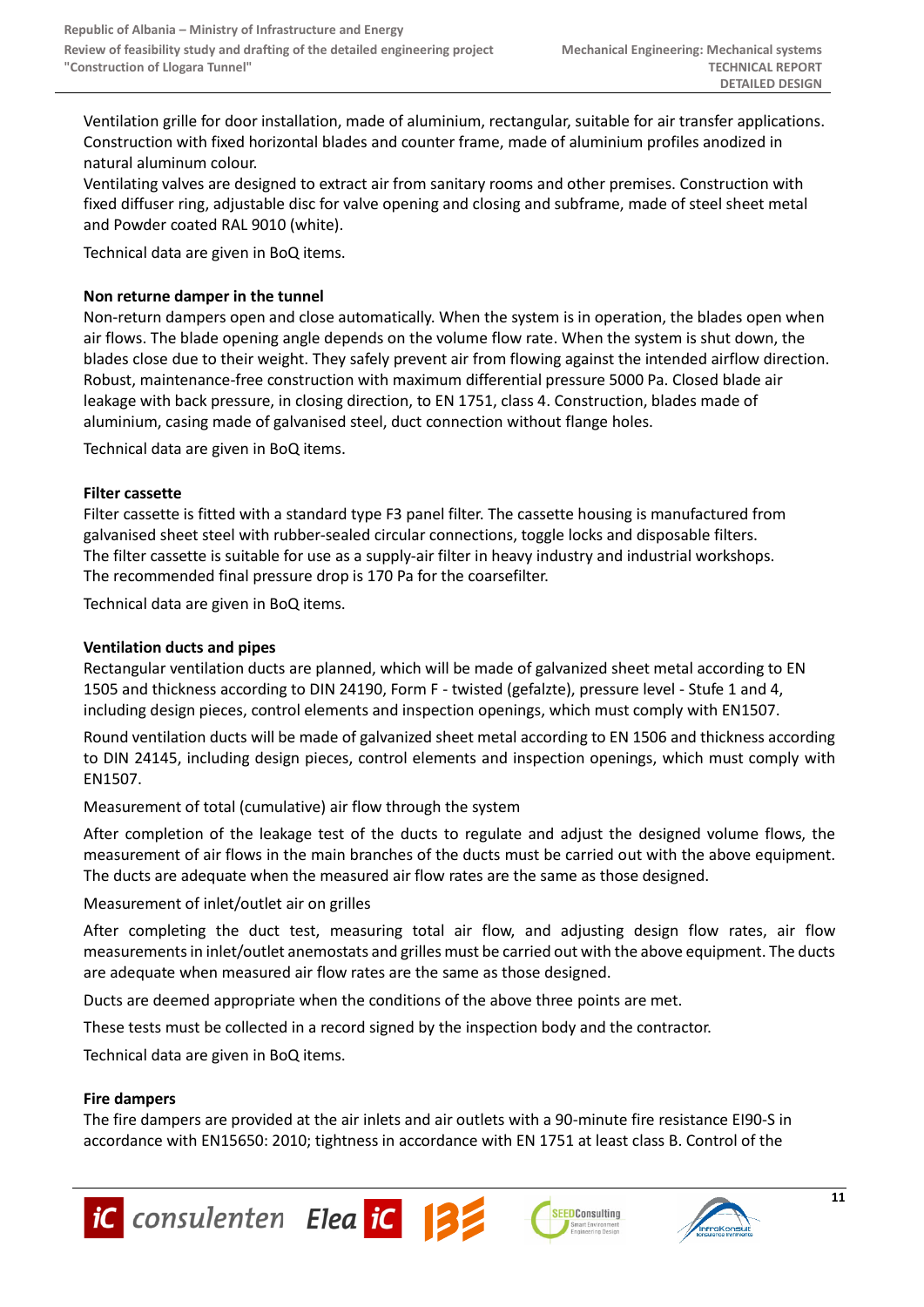damper by external signal with a spring-loaded electric motor (230 AC), including open/closed position microswitches; a kit with three temperature guards Tf1, Tf2 and Tf3 with actuation above 72 °C triggered if they detect an increase in temperature around Tf1 or between Tf1 and Tf2. Fire damper must be tested in accordance with SIST EN 1366-2 for pressures of at least 300 to 500 Pa. The fire dampers in the wall toward the tunnel tube are triggered via thermo-link when the ambient temperature reaches 70 °C (in the tunnel tube immediately before the cross-passage) or via signal from the fire control panel if a fire in cross-passage is detected.

Technical data are given in BoQ items.

# **Supporting and hanging**

Supporting and hanging will be done differently depending on the possibilities offered by the construction of the building and the space between the foundation beams. Galvanized prefabricated profiles and elements of manufacturers (such as SIKLA, HILTI, MUPRO) or a suitable third-party manufacturer will be used for the construction of the hangers.

Technical data are given in BoQ items.

# **Corrosion protection**

Corrosion protection of steel profiles and structures must be carried out in accordance with the requirements of the EN ISO 12944 series standard. Corrosion resistance according to EN ISO 12944-2: 1998; "Paint and Varnishes - Corrosion protection of steel structures by protective paint systems - Part 2: Classification of environments" must comply with the following parameters:

- Plant life 25 years
- Corrosivity category C4 (high) from Table 1 p. 5 of above standard

Corrosion protection shall comply with all standards of EN ISO 12944 series from Part 1 up to and including Part 8, which prescribe the preparation of surfaces before painting, paint protection systems, test methods, requirements for the implementation and control of painting works, and the development of specifications for new works and maintenance corrosion protection. Prior to installation on the building, surface must be protected under brackets, clamps and other surfaces that are no longer accessible after installation.

# **Operating and maintenance instructions for the facility**

Operating Instructions - Maintenance is a mandatory basis for the safe and operationally reliable use and maintenance of the installed equipment.

The Operating and Maintenance Instructions as well as the submission for the Statement of Work (SOW/PID) shall be prepared or prepared by the contractor. The instructions include a systematically compiled collection of pictorial materials, plans and texts in the form of warranties, certificates, lists, schemes, instructions and similar components that determine the rules for use or operation and maintenance:

- Built structure.
- Installed equipment and materials.
- Installed fixtures, devices and equipment.

All instructions should be in Albanian language.

The client is obliged to fully comply with and follow the instructions of the contractor. Only in this case may the client enforce the warranty requirements with the contractor and its subcontractors.

The contractor is obliged to submit the operating and maintenance instructions, together with the drawings, at least one month before the completion of the works. The scope of the documentation also includes all





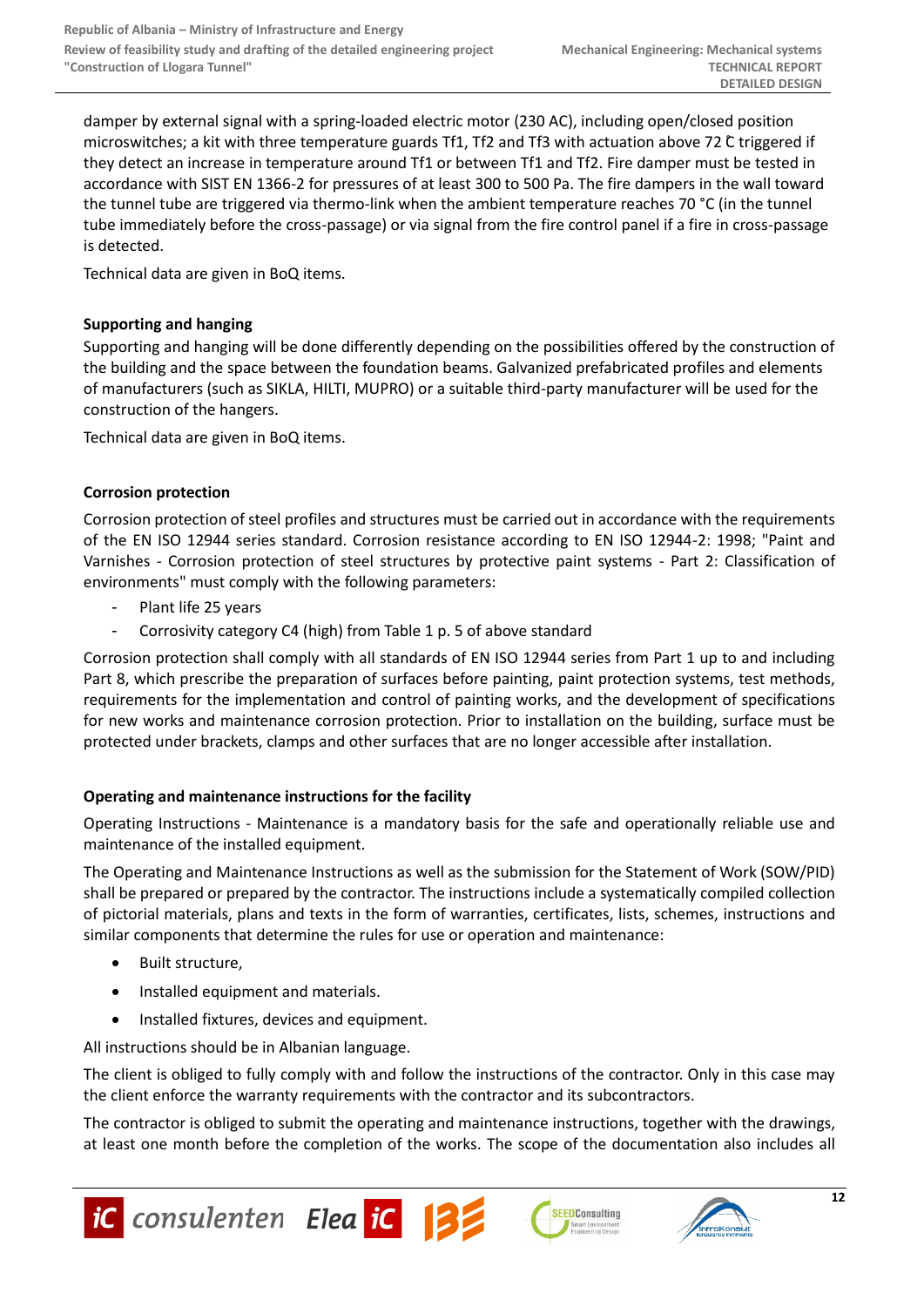attestations, certificates, necessary calculations and other evidence of the quality of the installed individual parts, devices and equipment, reports on the test operation and the pressure tests performed, the performed measurements, as well as instructions for the operation and maintenance of the equipment provided by subcontractors.

#### <span id="page-12-0"></span> $1.3.2$ **Specification for the water supply and sewerage**

# **Valves with handwheel for opening /closing**

For permanent contact with drinking at permissible operating temperature up to 50ºC, according to EN 806 . Closing two-way valve. Current speed max. 3.0 m/s is permitted at operating pressures up to 10 bar in max. 4.0 m/s at an operating pressure of 10 to 16 bar.

Materials of main parts:

The body, cover and wedge are made of nodular cast iron, the wedge is fully rubberized with EPDM rubber (W-270), stainless steel spindle with 13% Cr, screws made of stainless steel A2-70, sealing gasket made of NBR rubber, brass sealing nuts.

Spindle seal:

The spindle has a triple seal and double protection nuts. The spindle has a ring that prevents the possibility entry of dirt. The spindle is mounted in a slide seals made of POM (polyoxymethylene). Spindle it has a special bearing, which allows for minimal friction. It is possible to change the spindle sealing nut under pressure (in the open position). It has a spindle protection against nut pull-out when opening the latch.

Management:

With the handwheel, the wedge closes when the working element turns clockwise.

Corrosion protection:

Strong surface protection GSK-quality. Share from cast iron is coated on the outside and inside with epoxy color min 250 μm.

Testing:

Tested with water according to EN 12266-1, leakage rate A.

# **Dirt trap with fine sieve**

For permanent contact with drinking water at the permitted working level temperature up to 50ºC at max. pressure 16 bar, according to EN 806. One-way dirt trapping element from the liquid. A dirt trap with a drain plug is used in the case of minor impurities. Materials of main parts The body and the cleaning flange are made of gray cast iron, a sieve stainless steel, brass drain plug, galvanized steel bolts, washers and nuts. Corrosion protection

Ductile iron parts are outside and inside coated with epoxy paint min. 250 μm. Screws, washers and nuts are hot-dip galvanized, sieve and the drain plug is uncoated. Installation method In any position, but the direction must be fluid flow always match the arrow that is cast on the body, cleaning flange or the drain plug must always face downwards. Tested according to EN 12266-1, test P10 and P16. Leakage is unacceptable.

# **Water meter**

Multi-precision water meter with submerged, dry (TRP) dial. They are used to measure consumption cold (up to 30 ° C). Water meters are tested according to the MID standard. They can be used up to PN 16. Materials:

The body of the water meter is made of brass, and inside and out coated with epoxy paint thickness 60/70 μm. The glass is 6 mm thick.

# **Non-return flap**

For permanent contact with drinking water, to the operating temperature 50ºC and allowable pressure up to





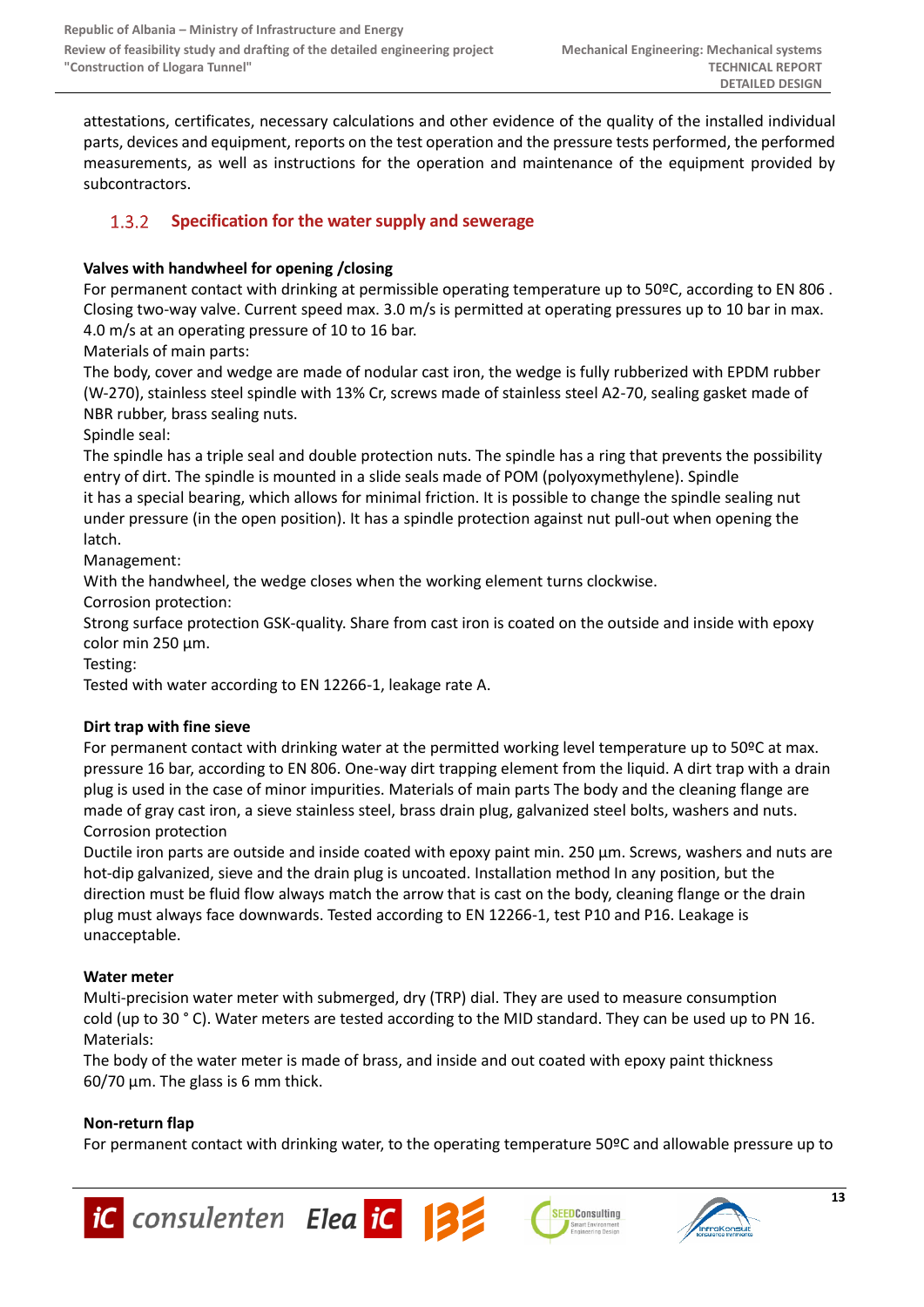max. 10 bar, according to EN 806. The installation length is according to standard EN 558-1 series 48 (F6). One-way automatic valve prevents backflow of operating fluids.

The non-return valve is not a shut-off valve.

Materials of main parts:

The body and lid are made of gray cast iron, the flap is fully rubberized with EPDM rubber, bolts and nuts made of stainless steel.

Corrosion protection:

Ductile iron parts are outside and inside coated with epoxy paint min. 250 μm.

Operation:

Check valves operate automatically.

Installation method:

Installation is possible horizontally (horizontally) or vertically (standing) so that the direction of flow coincides with a marking arrow on the body. If the installation in horizontal position - the position of the lid is upwards.

# **Ball valves**

Ball valves for drinking water according to EN 806, medium temperature range from -30 ° C to + 150 ° C (water from 0 ° C to 110 ° C) and for operating pressures up to 16 bar.

Material of the main parts:

The body and the ball are made of brass, the handle is silumin or steel and plasticized. Seals are PTFE, EPDM or NBR.

# **Hand basin with single lever mixer tap**

Consisting of:

-Duofix prefabricated element for washbasin, H = 112 cm, the element is suitable for universal solid installation and drywall installation, for pre-wall and wall mounting;

-Washer made of stainless material, dimensions 500/350mm, deep version including all necessary sealing and mounting material;

-mix mixer HANSAPRIMO XL,

- angle valve with filter, PN16, rosette included with angle valve, R1/2"/R3/8";

- non-return valves DN15;

- siphon for washbasin, consider connection to NIRO VTO pipe;

-rubber cuff, siphon seal with wall hose, DN40/DN50;

-rubber sleeve, for sealing the PE drain elbow on the mounting element on the VTO pipe. Cuff size DN50/DN50;

- branch on VPH pipe with valve DN15 with adapter for flexible hose;

-fine material, acid-resistant silicone for sanitary ceramics, color according to the architect's request, before delivery obtain his written confirmation.

# **Kitchen sink for built-in kitchen counter with manual fittings**

Consisting of:

- 1000 x 600 stainless steel kitchen sink;
- standing single lever mixer for kitchen sink;
- two DN15 angle valves and connecting pipes;
- siphon for kitchen sink;

 - including fastening and sealing material, color according to the architect's request, before delivery obtain his written confirmation.

### **Shower for a cabin with mixer taps**

Consisting of:





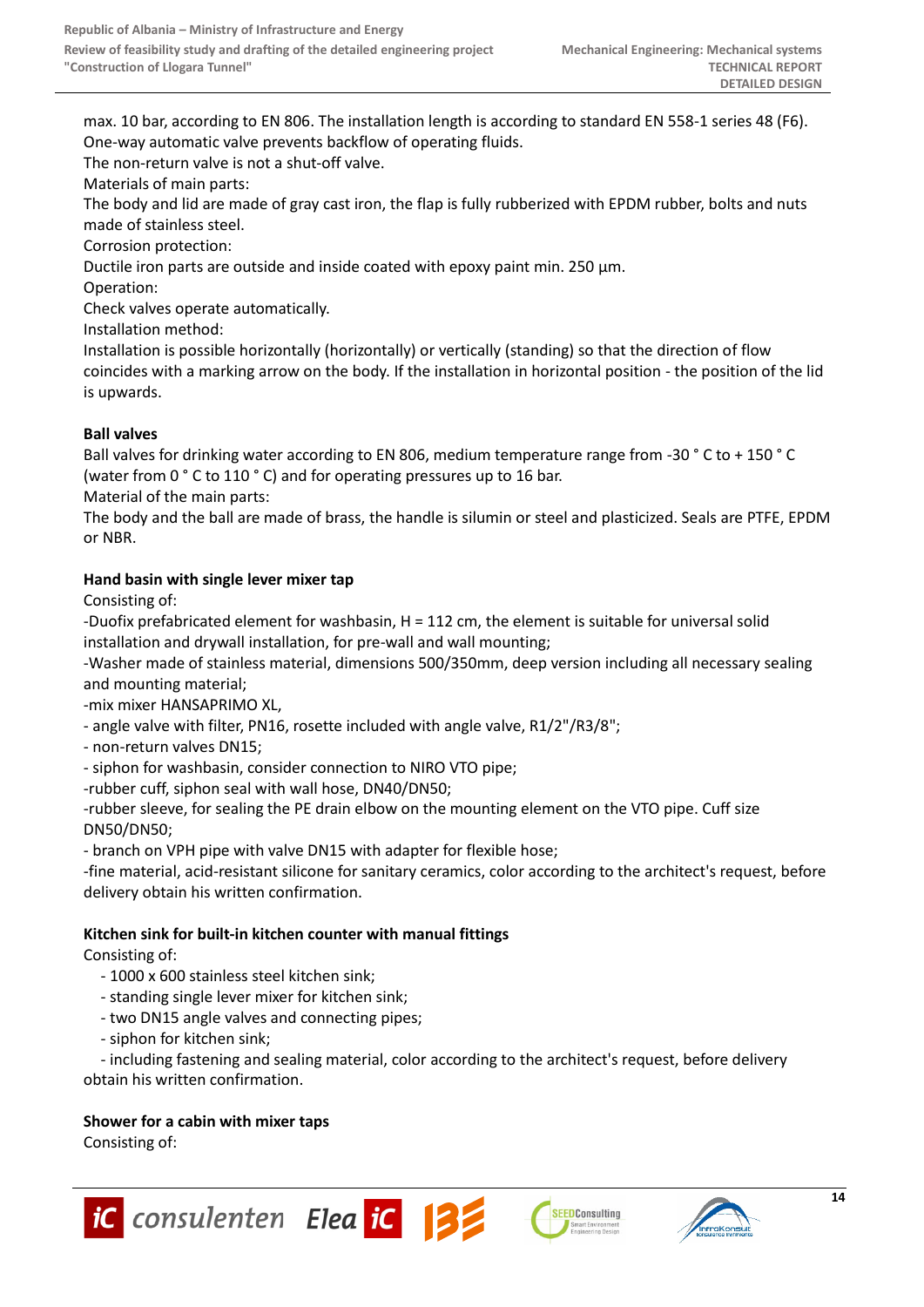-Duofix mounting element for bathtubs and showers, H = 112 cm;

The element is suitable for universal solid construction and drywall installation, for pre-wall and wall mounting;

-Siphon, low design, consider connection to PVC ALL pipe;

-Rubber sleeve, for sealing the PE drain elbow on the mounting element on the VSO;

-HANSA MIX mixer tap;

-Shower set HANSABASICJET, wall bracket 600mm with handle;

-fine material, acid-resistant silicone for sanitary equipment, color according to the architect's request, before delivery obtain his written confirmation.

# **Cantilever toilet with front activation**

Consisting of:

-Duofix mounting element for wall-mounted toilet, with PO cistern UP300, activation at the front, H =

112cm. The element is suitable for universal solid installation and dry-mount installation, for pre-wall and wall mounting.

- Angle valve and cuff are part of the assembly;

-Suspending toilet ceramic bowl;

-Plastic toilet seat;

-Double function for toilet cistern;

-Rubber sleeve, For sealing the PE drain elbow on the mounting element.

-Fine material, acid-resistant silicone for sanitary ceramics, color according to the architect's request, before delivery obtain his written confirmation.

# **Cantilever urinal**

Consisting of:

-Duofix mounting element for urinal, H = 112-130 cm, the element is suitable for universal solid construction and drywall installation, for pre-wall and wall mounting;

-control electronics for urinal with cover plate made of stainless steel, 230V;

-wall cantilever urinal made of quality ceramics, basic white color, color and type chosen by the architect, before delivery obtain his written confirmation;

-rubber sleeve, For sealing the PE drain elbow on the mounting element on the VSO. Dimension DN50, observe connection to PVC ALL pipe;

-fine material, acid-resistant silicone for sanitary ceramics, color according to the architect's request, before delivery obtain his written confirmation.

# **Electric sanitary water heater**

The electric water heater for vertical mounting on the wall must be suitable for supplying several consumption points and equipped with an electric immersion heater. The temperature setting thermostat allows temperature settings up to 65 °C, economical temperature setting is 55 °C and frost protection 10 °C. The water temperature in the boiler is indicated by a bimetal thermometer, and the control light shows the operation of the heater. The boiler must be protected against corrosion with enamel and magnesium anode. Equipment includes:

- Safety valve suitable for drinking water in accordance with EN806, opening pressure 4 barg, threaded connections, material stainless steel AISI 304 or better, drinking water certificate, EN10204-3.1, compliance with PED, CE declaration, complete with sealing (PTFE sealing tape) and fastening material, corresponds to the product LESER type 459 or equivalent (VV 14.02.11);

- Funnel with water and mechanical odor resistance;

- Non-return valve, seat version, suitable for drinking water according to EN 806, PN16, material stainless steel AISI304 or better / PTFE, with threaded connections and threaded Dutch for pipe dimensions according to ISO1127, drinking water certificate, EN10204-3.1, CE statement, complete with sealing (PTFE sealing tape)



**SEEDConsulting**